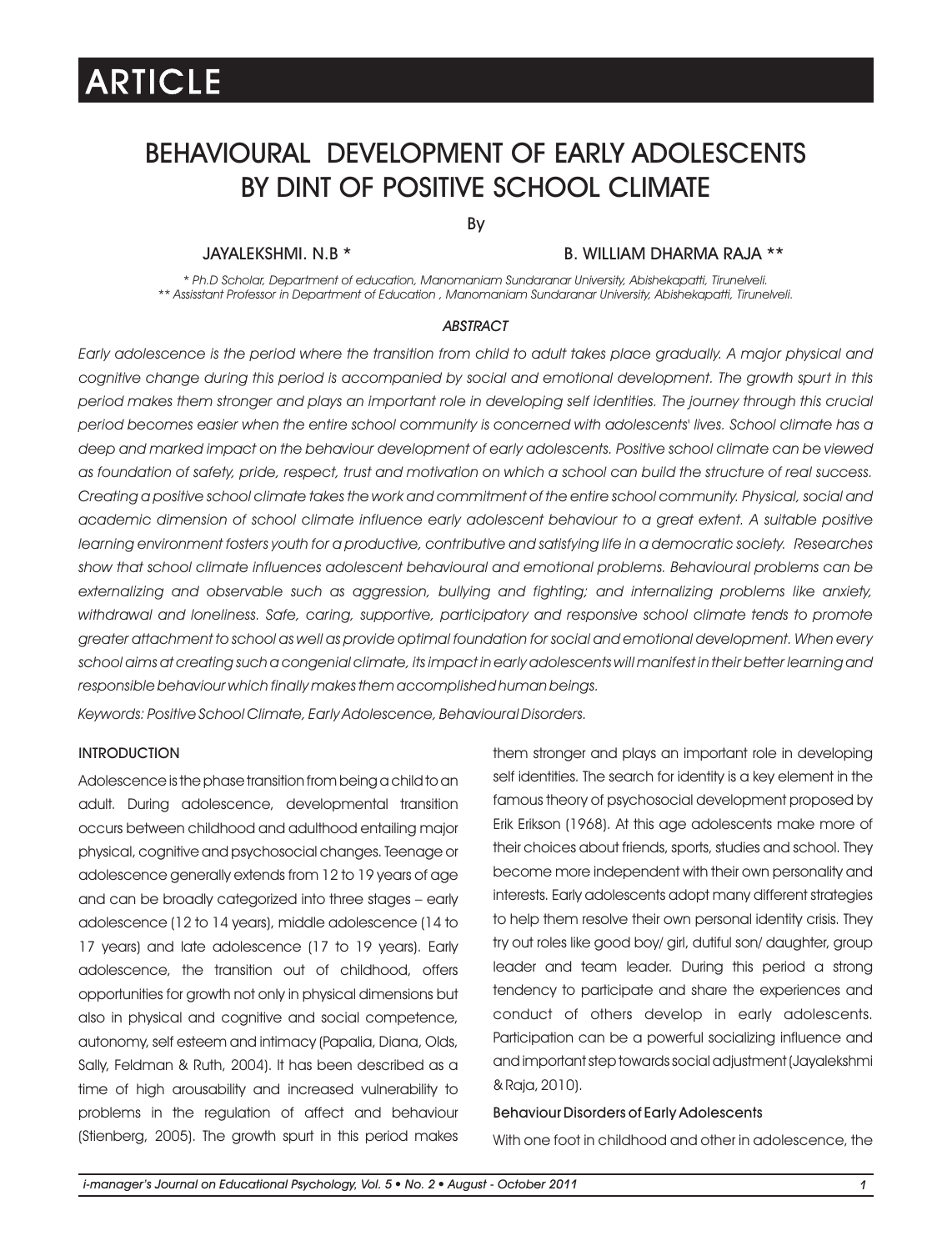early adolescent faces a set of changes that can be frightening and confusing. The changes they undergo sometimes result in behaviour disorders. Adolescents with behavioural disorders demonstrate a prolonged pattern of behaviour that is considered maladaptive or problematic relative to age, cultural and ethnic norms and across settings and interventions, to an extent that interferes with the ability to function in their environment (Kauffman, 2005). Behaviour disorders can be classified into two major domains namely externalizing and internalizing behaviour (Achenbach, 1991).

### Externalizing Behaviours

The externalizing behaviours are marked by aggression, oppositional behaviour and hyperactivity (Achenbach, 1991). Behaviours which show a lack of feeling and concern for the welfare of others are known as antisocial behaviours, and one such behaviour is aggression. Berkowitz (1993) views aggression as always involving behaviour, either physical or symbolic, performed with the intention of harming someone. According to Sigmund Freud's theory (1946) unpleasant feelings which have repressed into unconscious mind may also be released through aggression. An aggressive adolescent argues, brags, destroys own and other things, talks too much, teases, threatens, be disobedient at school and home, defiant, involves in fights and gets easily frustrated (Achenbach, 1991). Rhodes, Jensen and Reaus (1998) describe non compliance as the 'king-pin' behaviour around which other behaviour excesses revolve. In adolescents with oppositional behaviour, there is an ongoing pattern on uncooperative, defiant, and hostile behaviour towards authority figures that seriously interferes with the youngsters day to day functioning (http//www.acap.org). Adolescents with hyperactivity may have a short attention span, mainly because they are very easily distracted and have hard time focusing on things and staying on task.

#### Internalizing Behaviour

The internalizing behaviour is evidenced by anxiety, depression, and social withdrawal (Achenbach, 1991). Anxiety is a sort of emotional difficulty and it is one of the broadband internalizing syndromes. Being afraid of the consequences of actions, being worried about daily life experiences, complaining, or displaying physical symptoms in response to school activities and stuttering speech pattern are some of the ways in which anxiety by adolescents (Algozzine & Ysselbyke, 2005). Irritability, less experience of pleasure, withdrawal, lowered self esteem, inability to concentrate, poor school work, alternation of biological functioning are often noted as depressed individuals (Reddy, 2005). Early adolescents who are withdrawn in character are shy, do not take part in classroom activities, avoid social situations and are extremely fearful. They may be less disturbing to teachers, unlike with externalizing behaviour, because of this they are in danger of not being identified (Heward, 2006). School which is considered to be the second home for early adolescents, is a significant element in their behavioural development. The environment of the school supports learning and also focuses on the behaviour of early adolescents.

### School Climate

School climate, the quality and character of school life, is based on patterns of school life experiences and reflects norms, goals, values, interpersonal relationships, teaching, learning and leadership practices, and organizational structures (NSSC, 2007). School climate is an orderly environment in which the school family feels valued and able to pursue the school's mission free from concerns about disruptions and safety (Philadelphia project, 2001). School climate by definition reflects students' school personnel's, and parents' experiences of school life socially, emotionally, critically, ethically as well as academically (School climate brief, 2010). It reflects the physical and psychological aspects of the school that are mere susceptible to change and that provide the preconditions necessary for teaching and learning to take place (Tableman, 2004). School climate is defined in terms of educator's perceptions on the leadership behaviour of the principal and interactions among teachers. The school environment varies greatly. Some schools are friendly, inviting and supportive; others feel exclusionary, unwelcoming and even unsafe. The feelings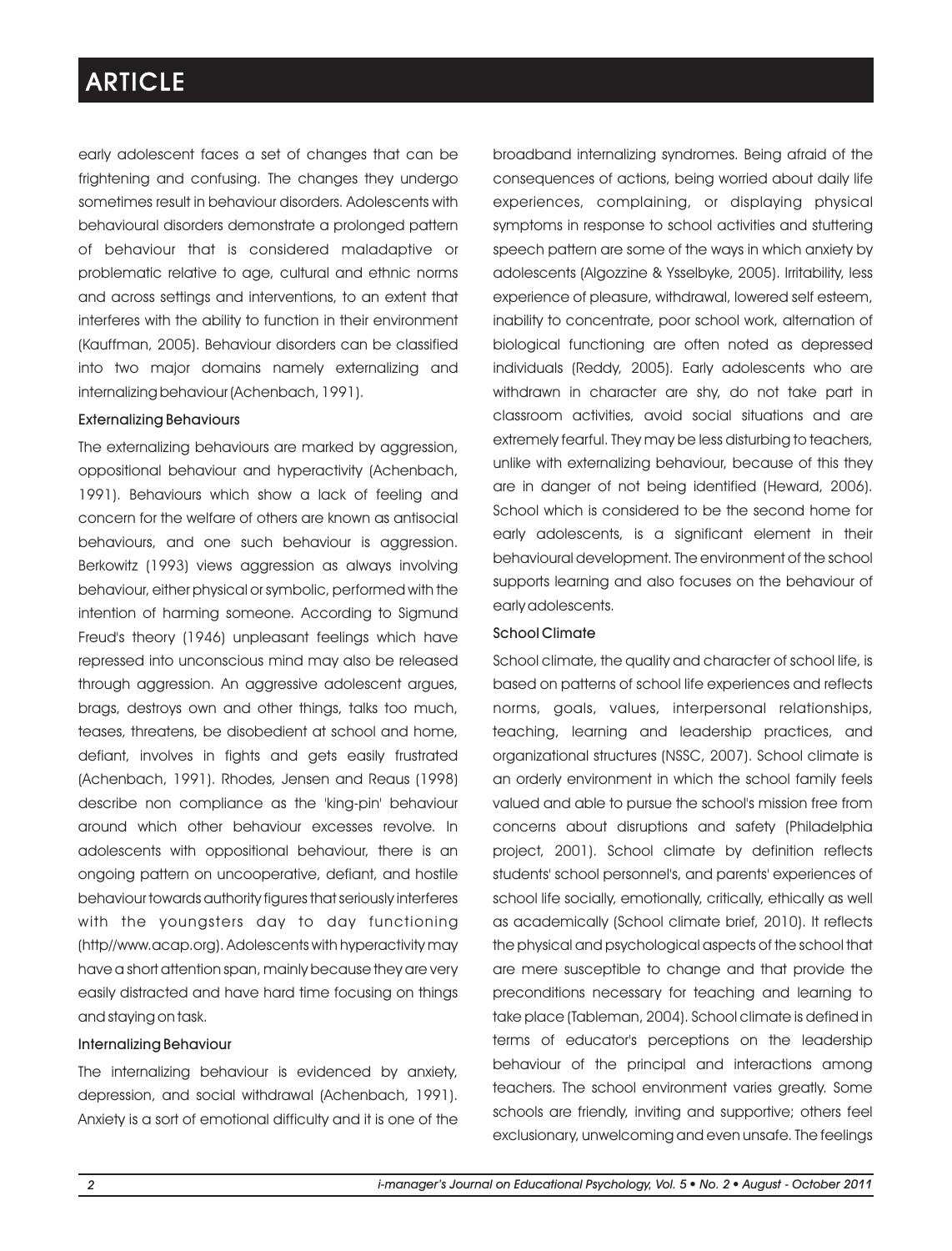and attitudes that are elicited by a school environment are referred to as school climate. Patterns of principal and teacher behaviour are then arrayed along a rough continuum, ranging from open to closed school climates. An open school climate is one which teacher and principal behaviour is supportive, genuine and engaged, where as a closed climate is characterized by lack of authenticity, game playing and disengaged behaviour (http://education state university). School climate is a multidimensional construct that includes physical, social and academic dimensions (Loukas,2007).

### School Climate as a Construct

### *Physical Dimension*

Physical Dimension of school climate includes appearance of the school building and its classrooms; school size and ratio of students to teachers in the classroom; order and organization of classrooms in school; availability of sources and safety and control (Loukas, 2005). A physical environment that is welcoming and conducive to learning will comprise school buildings with limited number of students, who feel safe and comfortable everywhere in school property; orderly classrooms with low noise level; and areas of instruction and activities appropriate for their uses. The school's pleasant working conditions seem to have a positive impact on pupil's outcomes. The general cleanliness and proper maintenance of the school buildings and facilities do influence the pupils. The facilities which have a direct bearing on pupils create a good impression and sense of pride about his school in pupils (Ninan, 2005). Student and teacher comfort is indicated as the most important aspect of any school environment. If students are comfortable, then learning becomes much easier. Being comfortable is a combination of several different factors: adequate usable space, noise control, lighting, temperature and climate control, and sanitation (Berry, 2002). Cleaning and maintenance of school is vitally important and is often underemphasized and underperformed. A school environment should be one in which every student feels safe. Environmental variables like classroom layout, activity schedules and studentteacher interactions can influence student behaviour

and feelings of safety (Booren, Handy & Power ,2011). Feeling safe- socially, emotionally, intellectually and physically is a fundamental need. Feeling safe in school powerfully promotes student learning and healthy development (Devin & Cohen, 2007). Another safety related dimension is rules and norms. Research underscores the important of school rules and perceived fairness in regard to students' behaviour. There is evidence that schools in which rules are effectively enforced have lower rates of student victimization and student delinquency (Gottfredson, 2005). Schools with climates of safety and respect are establishing foundations for prosocial behaviour. These climates teach conflict resolution, peer mediation, active listening, and other nonviolent ways to solve problems.

#### *Social Dimension*

Social Dimension includes quality of interpersonal relationships between students and teachers; equitable and fair treatment of students by teachers and staff; degree of competition and social comparison between students; and degree to which students, teachers and staff contribute to decision making at school. The process of teaching and learning is fundamentally relational. Safe, caring, participatory and responsive school climate tend to foster a greater attachment to school and provide the optimal foundation for social, emotional and academic learning for early adolescents (Mcneely, Nonnemaker, & Blum, 2002). School where adolescents are trusted and given responsibilities tend to have less behavioural problems like vandalism, graffiti etc. Engaging adolescents in useful extra-curricular activities result in better behaviour, attendance and less delinquency (Ninan, 2005). The early adolescents' healthy development is in the hands of the teachers who instruct them and reinforce the culturally demanded skills of literacy and sociability. The five frequently discussed attitudes of teachers include a genuine caring and kindness, willingness to share responsibilities involved in the classroom, a sincere sensitivity to the students' diversity, a motivation to provide meaningful learning experiences for all students and an enthusiasm for stimulating students' creativity (Gourneau, 2005).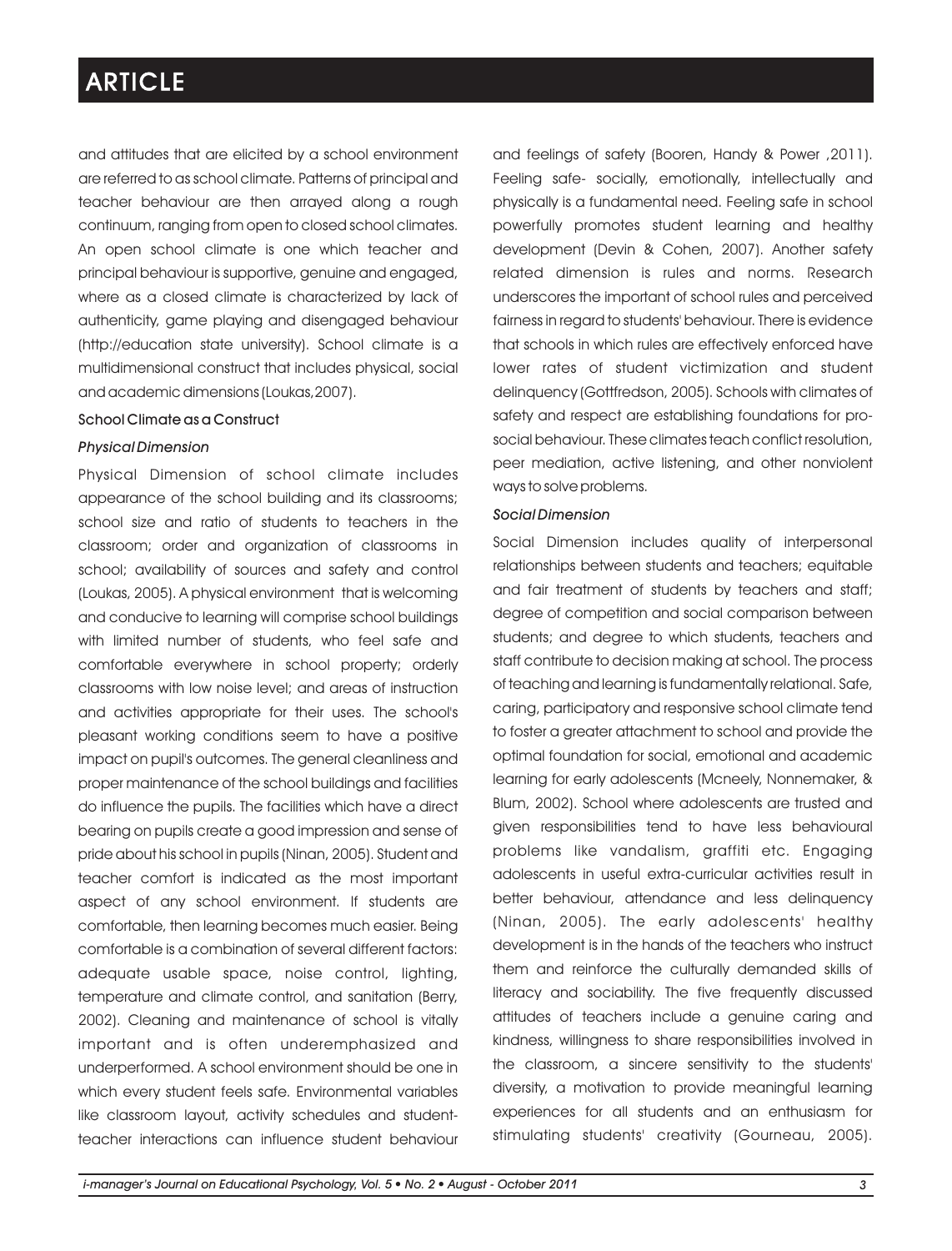Teachers' personality has vital influence on the pupils' learning, manners, behaviour and above all the character and personality (Loomba, 2008). The way teachers treat pupils, the sort of interpersonal relationship among the teachers, the willingness with which teachers sort out adolescent students' problems are all potential influences on pupils. Shared activities inside and outside the classroom involving both teachers and student help in establishing a much closer rapport and enduring relationship. Relation with teachers is very important source of support to early adolescents, because adolescents' relations with their parents often become more distant during this period.

### Academic Dimension

Academic Dimension of school climate includes quality of instruction, teacher expectations for student achievement and monitoring student progress and promptly reporting results to students and parents. In an academic environment that promotes learning and selffulfillment, teachers are confident and knowledgeable. All types of intelligence and competence are respected and supported by teachers. Progress of the adolescents will be monitored regularly, where they are encouraged to succeed. Results of assessment are promptly communicated to students and parents and are used to evaluate redesign teaching procedures and content. The attitude of fostering individualized instruction by teachers discusses the ability to provide meaningful learning opportunities for all students. In this dimension when opportunities are given to adolescents to be creative, they take learning to higher levels and become actively engaged in contributive activities (Woolley, Kol & Bowen, 2009). Academic environment will be effective when teachers capitalize students' intrinsic motivation, cognitive learning and skill levels.

#### Positive School Climate

A positive school climate is one in which teachers, students and parents build safe and peaceful environment where students feel accepted and respected and where learning is the main focus (Madhavi & Kishan, 2009). A positive climate exists when all students feel comfortable, wanted, valued, accepted, and secure in an environment where they can interact with caring people they trust. A sustainable positive school climate fosters youth development and learning necessary for a productive, contributing and satisfying life in a democratic society. This climate includes norms, values, and expectations that support people feel socially, emotionally and physically safe (Graith, 2003). Positive school climate provides co-operative learning, group cohesion, respect and mutual trust among early adolescents. These particular aspects have been shown to directly improve learning environment (Craig & Cleaver, 2004). High quality school climate cultivates a connection to the school and in this way protects youth from negative outcomes. Quality of school climate impacts student feelings if connected to the school, and in turn, the level of connection is directly predictive of how students behave and feel.

Positive school climate powerfully affects student motivation to learn (Jean, Teresa, Clark, Alicia & Carlson 2009). When activities are presented in a supportive and collaborative learning environment, they encourage students to build upon one another's ideas in productive and engaging ways. The experience realistically represents the social situation that they may find themselves part of it in the greater civil society. Students' perceptions of school climate affect academic, motivation and achievement. Perception of school climate also influences students' behavioural and emotional problems (Loukas, 2007). It has been found that a positive school climate can yield positive educational and psychological outcomes for students and school personnel; negative climate can prevent optimal learning and development (Kuperminic, Leadbeater & Blatt, 2001). Research suggests that positive school climate is associated with reduced aggression and violence (Meyer-Adams & Conner, 2008). A positive school climate is linked to lower levels of drug use as well as less self reports of psychiatric problems among high school students (LaRusso, Romer & Selman, 2008). In early adolescence, a positive school climate is predictive of better psychological well being (Ruus, Veisson, Leino, &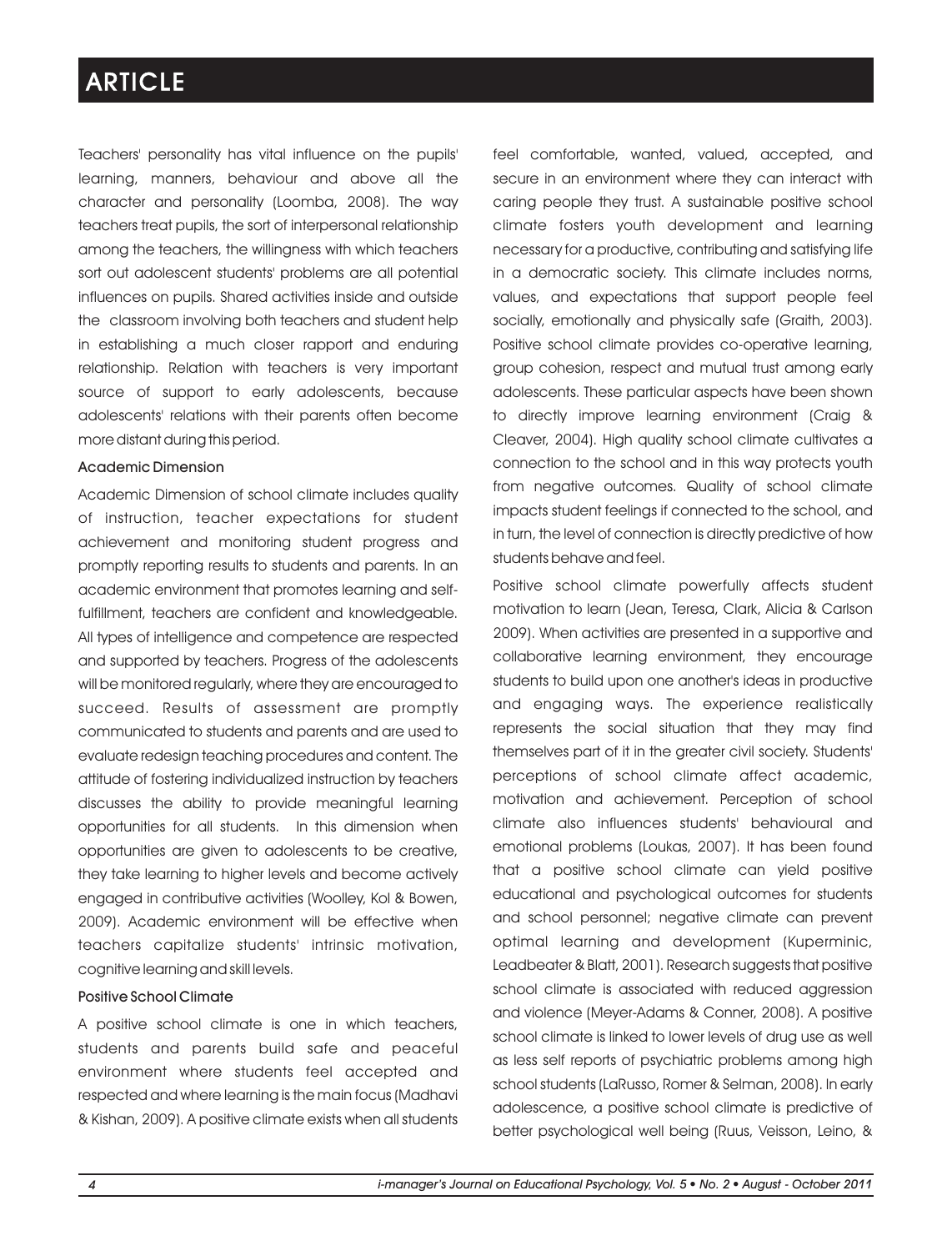Ruus, 2007), decreased student absenteeism (Cohen, 2001) and lower rates of student suspension.

### Positive School Climate and Behavioural Development

The nature of the school environment has been shown to have a strong influence on the way early adolescents develop and learn. Students will have higher achievement, more positive self concept, improved behaviour, and high aspirations when the climate of the school is positive. Creating a positive school climate takes the work and commitment of the entire school community. Positive school climate needs to be actively created and sustained by members of the student, parent and school personnel groups in school, and supported by the community. When the school community works together to understand and improve school climate, collective action powerfully supports positive early adolescent development and learning. The number of students within the school building, or within each separate unit of the building impacts the social and affective environment (NSCC, 2007). School climate is an alterable variable that can affect various outcomes. Although educators cannot change a student's socioeconomic status, genetic predisposition to mental illness, or ability level, changes in the learning environment can improve a student's chances for success. Improving school climate is a preventive approach, rather than reactive or remedial. When high expectations are in place, order and discipline are clear, rules are consistent and fair, caring and sensitivity characterize relationships between staff and students, reciprocal exchanges of communication with parents occur, then there is a high probability that student behaviour and achievement will improve (Lehr, 2002). A school climate with open, healthy and strong academic emphasis empowers teachers and creates norms that shape the normative environment of schools and influence teacher behaviour. It is important to understand that school climate influences critical teacher behaviour that in turn improves teaching and learning in the classroom. Positive learning environment in school maximizes the learning of every student, help early adolescents become full participating citizens of society

#### and build a sense of community.

#### Implications

The ingredients for promoting a positive school climate vary from school to school; that is, each recipe must be tailored to meet the needs of the students, staff, parents and community members who are the key stakeholders and participants in the creation of a healthy school environment. Educators should consider the direct and indirect climate measures that can be used to help document and creating a baseline for change. They should identify initial climate changes that can be made with a high level of visibility and within a relatively short period. Educators should take into account the long term changes needed to create a healthy environment for all members of the learning community. Improving and sustaining a positive school climate is a continuous process. Students, parents and community members must be included in projects to address school climate. Schools ought to empower students by involving them in planning, creating and sustaining a school culture of safety and respect. To be good and effective, a school must have a clear organization, characterized by stated missions, goals, values and standards of performance. It has to create a professional environment for teachers that facilitate the accomplishment of their work (Ninan, 2005). Promoting a safe and orderly environment can be done by maintaining buildings in good physical condition, rewarding students for appropriate behaviour and enforcing consequences for inappropriate behaviour.

Educators who work in the schools can play an active role in creating a positive climate, one of the indicators of an effective school. Teachers who listen to behaviour and assist early adolescents in learning and articulate their feelings and experiences, provide adolescents with critical skills that can prevent and reduce violence. Teachers' character, personality and conduct should be of the highest order and exemplary so that the best ideals become personified in him. Teaching subjects by more interesting methods and participatory activities, emphasizing self discipline, synthesizing relation between family and school and providing guidance to adolescents in times of need enhance school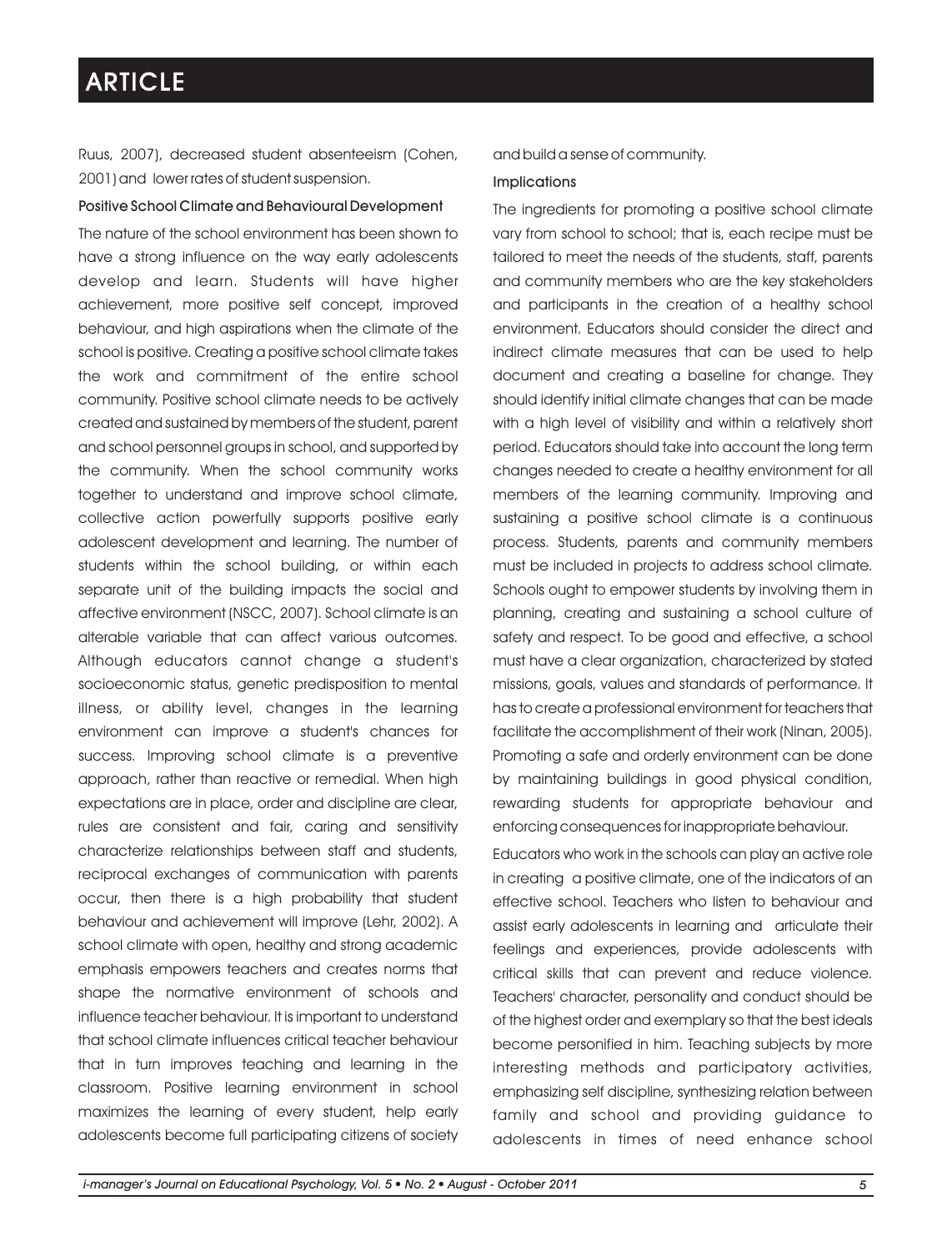environment. Improving students' perceptions of school connectedness can result in improved student behavioural and emotional functioning, and in turn increase academic motivation and achievement (Loukas, 2005). Students' sense of belonging can be increased by increasing school safety, student, teacher and staff acceptance of diversity, fair treatment of students and promoting students' decision making skills.

### Conclusion

A positive school climate can be viewed as the foundation of safety, pride, respect, trust and motivation on which a school, the strongest socialization agent, can build the structure of the overall development of early adolescents. School holds the responsibility to see if adolescents feel safe at school, if school provides emotional health and wellbeing, if school activities discourage other risky behaviour and if there is an appropriate system of pastoral care in place. Schools have to address the psychological needs of early adolescents, so that those needs relate to the educational outcomes for which they are responsible. It is important to foster and maintain an atmosphere of open communication in which every adolescent is valued and decisions are taken collaboratively. A positive school climate affects everyone associated with the school, be it the students, staff, parents and community. Students, parents and educators can work together to develop, live and contribute to a shared school vision. With the support and dedication of the teachers, parents and administration the learning environment can and must be transferred into a positive learning environment. By doing so, not only teaching and learning become more fun and effective, but also early adolescents get molded into well-integrated harmonious personalities on whom lies the future of our country.

### References

[1]. Achenbach, T.M. (1991). Manual for the Child Behavior Checklist/ 4-18 and 1991 profile. Department of Psychiatry, University of Vermont, Burlington.

[2]. Algozzine. B., & Ysselbyke, J. (2005). *Teaching Students with Emotional Disturbance.* California: Corwin

#### Press.

[3]. Berry, M.A. (2002). Healthy school environment and enhanced educational performance*. Journal of Adolescent Research,* 5(2), 27-46.

[4]. Bertowitz, L. (1993). *Aggression: Its causes, consequences and control.* New York: McGraw hill.

[5]. Booren, M.L., Handy, J.B., & Power, T.G. (2011). Examining Perceptions of School Safety Strategies, School Climate, and Violence. *Youth Violence and Juvenile Justice*, 9, 2, 171-187.

[6]. Cohen, J. (2001). Social and emotional education: Care principles and practices. In. J. Cohen (Ed.). Caring classrooms/ intelligent schools: The Social Emotional Education of Young Children. New York: Teachers college Press.

[7]. Craig, R., & Cleaver, E. (2004). Citizenship education longitudinal study: Second Annual report: First longitudinal study. *National Foundation for Educational Research,* 1- 154.

[8]. Devine, J., & Cohen, J. (2007). Making your school safe: Strategies to protect children and promote learning. New York: Teachers College Press.

[9]. Erikson, E.H. (1968). *Identity: Youth and Crisis*. New York: Norton.

[10]. Freud, S. (1946). *The ego and the mechanisms of defense.* New York: International University Press.

[11]. Gottfredson, G.D. (2005). School climate academic performance, attendance, and drop out. Charleston Country school district SC; Effective School Battery; Teacher Surveys.

[12]. Gournea. B. (2005). Five attitudes of effective teachers: implication for teacher training. Essays in Education, usca.edu.

[13]. Graith, G. (2003). The relationship between forms of instruction, achievement and perceptions of classroom climate. *Educational Research*, 45, 83-93.

[14]. Heward, W.L. (2006). *Exceptional Children* (8<sup>th</sup> ed.). Pearson Education: New Jersy.

[15]. Jayalekshmi, N.B., & Raja. W.D. (2010). Positive home environment and behavioural development in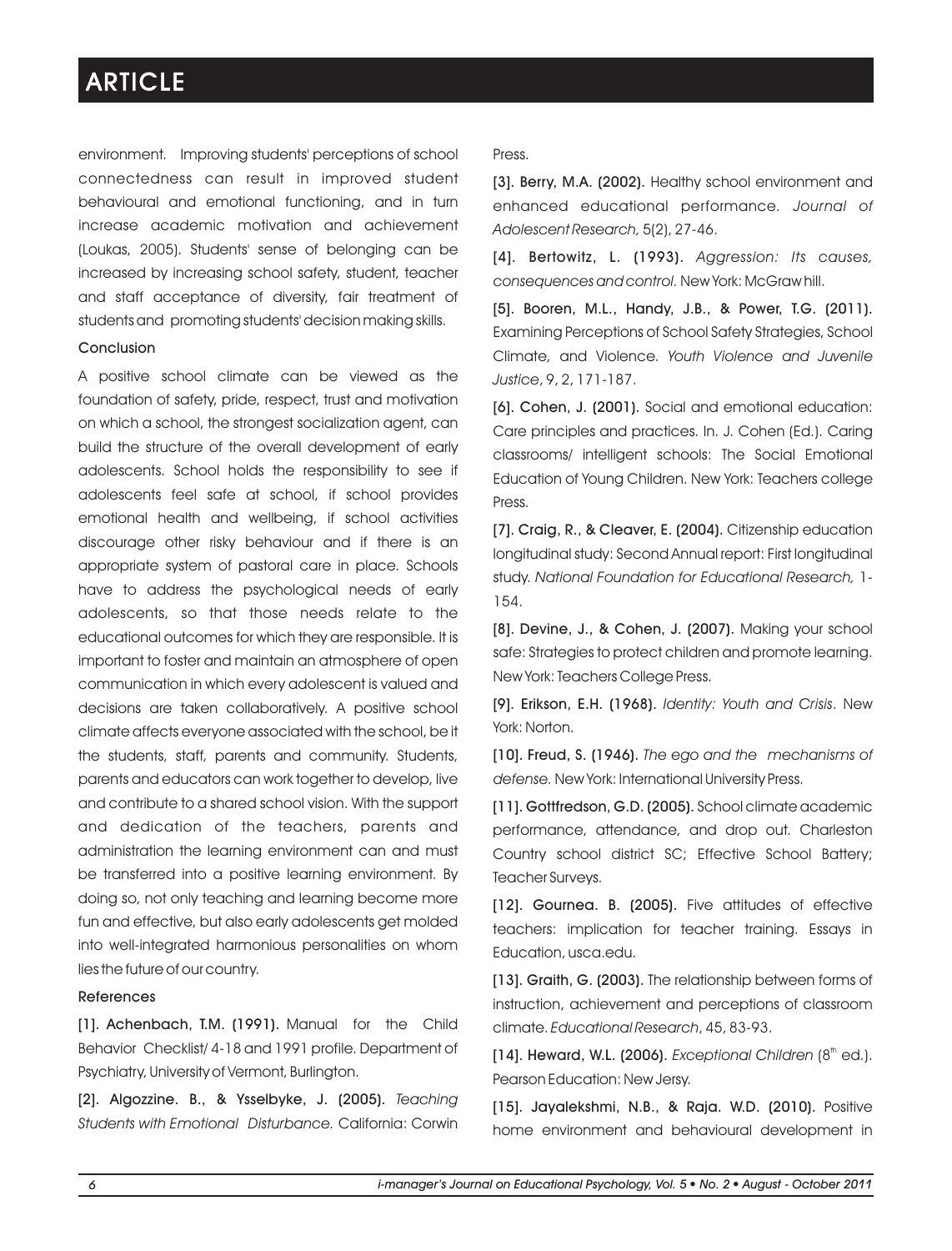early adolescents. *Journal of Educational Psychology*. 4(3), 26-31.

[16]. Jean A.B., Teresa P.C., Alicia, C., & John S.C. (2009). *School Psychology International* ,30 ,4, 374-382.

[17]. Kauffman, J.M., & Hallahan, D.P. (2005). Special education: What it is and why we need it. Boston: Allyn & Bacon.

[18]. Kuperminic, G.P., Leadbeater, B.J., & Blatt, S.J. (2001). School social climate and individual differences in vulnerability to psychopathology among middle school students. *Journal of School Psychology,* 39, 141-159.

[19]. LaRusso, M., Romer, D., & Selman, R. (2008). Teachers as builders of respectful school climates: Implication for adolescent drug use norms and depressive symptoms in high school*. Journal of Youth and Adolescence,* 37(4), 386-398.

[20]. Lehr, C.A., Christenson, S.C. (2002). Promoting a positive school climate. In. A. Thomas & J. Grines (Eds.), *Best Practices in School Psychology IV,* 929-947.

[21]. Loomba, P. (2008). Role of teachers in the twenty first century. *Edutracks*, 8,1, 19-20.

[22]. Loukas, A. (2007). What is School Climate? *Leadership Compass*, 5(1), 1-3.

[23]. Meyer-Adams, N. & Conner, B.T. (2008). School violence: Bullying behaviors and the psychosocial school environment in middle schools. *Children and schools*, 30(4), 211-221.

[24]. Madhavi, & Kishan, R. (2009). Development of Positive Learning Environment. *Edutracks*, 9, 3, 17-18.

[25]. Mcneely, C.A., Nonnemaker, J.M., & Blum, R.W. (2002). Promoting student connectness to school: evidence from the national longitunial study of adolescent health. *Journal of School Health*, 72, 138-146.

[26]. Nainan, M. (2005). School climate and its impact on school effectiveness; A case study. Paper presented at the International Congress for School Effectiveness and Improvement, January 04, Fort Lauderdale, Florida- USA.

[27]. National School Climate Council (2007). *The School Climate challenge: Narrowing the Gap between School Climate Research and School climate.* Policy, Practice, Guidance, and Teacher Education Policy.

[28]. Papalia, Diana, E., Olds, Sally. W. & Feldman, Ruth. D. (2004). *Human Development.* (9<sup>th</sup> ed). New Delhi: Tata McGraw Hill.

[29]. Philadelphia Citizens for Children as Youth and the Alliance Organizing Project (2001). The City. Neighbourhood Schools Initiative: Improving School climate is everybody's business.

[30]. Reddy, L.G., Santhakumari, P., Kusuma, A. & Shyamala, G. (2005). *Behaviour disorders in children.*  New Delhi: Discovery Publishing House.

[31]. Rhode, G., Jensen, W,R., Raeus, H.K. (1998). The tough kid book. Practical classroom management strategies. Longman, Co: Sopris West.

[32]. Ruus, V., Veisson, M., Leino, M., Veisson, A. (2007). Students' well-being, coping, academic success, and school climate. *Social Behavior & Personality: An International Journal,* 35(7), 919-936.

[33]. School Climate Research Summary: January, 2010. School Climate Brief, 1(1).

[34]. Steinberg, L.D. (2005). Cognitive and affective development in adolescence. *Trends in Cognitive Science,* 9, 69-74.

[35]. Tableman, B. (2004). School climate and learning: *Best Practice brief.* (No.31). East Lansing, MI: Michigan State University, University Community Partnerships.

[36]. Woolley, E.M., Kol, K.L., & Bowen, G.L. (2009). The Social Context of School Success for Latino Middle School Students: Direct and Indirect Influences of Teachers, Family, and Friends.

[37].*The Journal of Early Adolescence*, 29, 1, 43-70.

[38]. http://www.acap.org (Accessed on 2 March 2011).

[39]. http://education.stateuniversity.com. (Accessed on September 7, 2010).